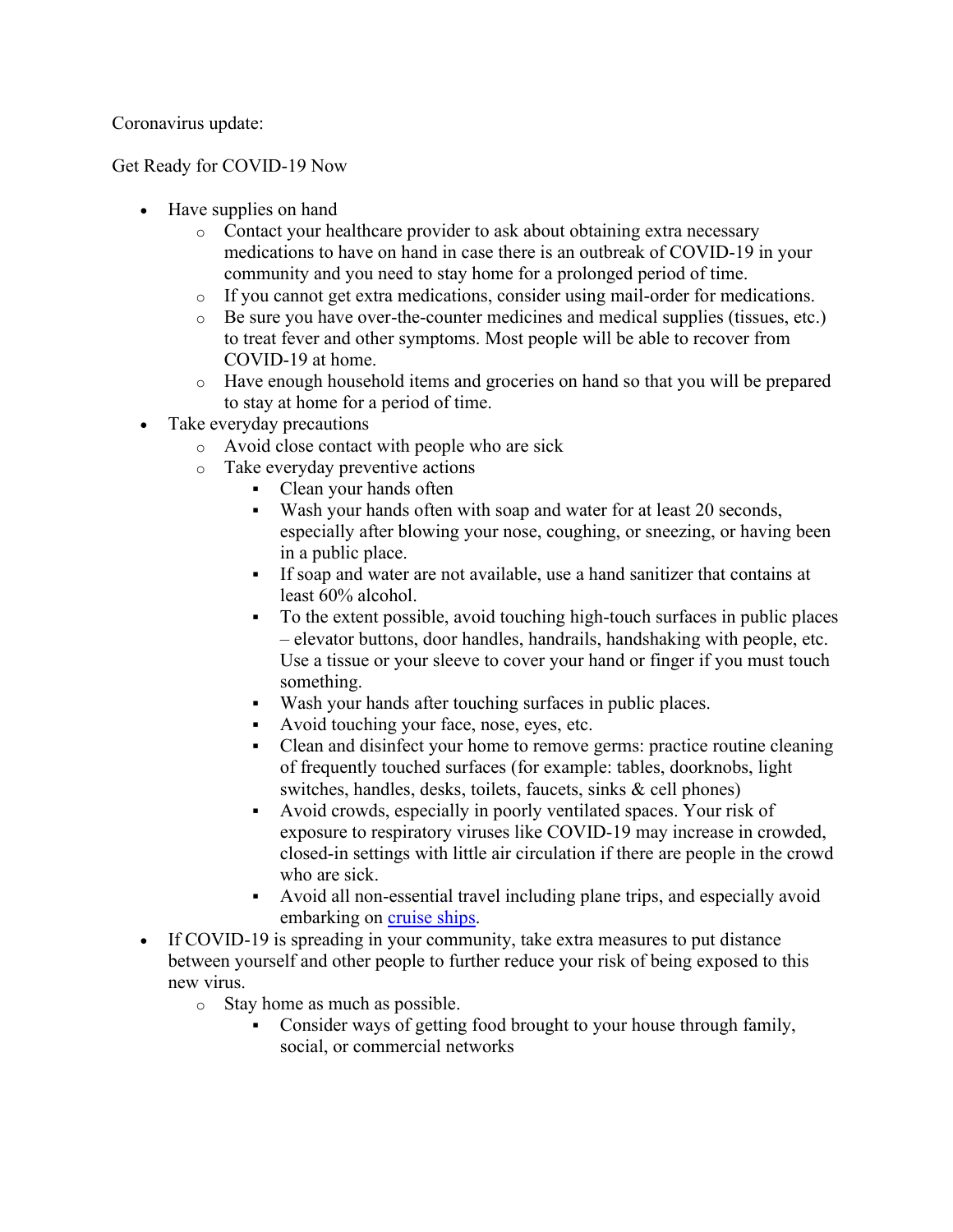- $\bullet$  Have a plan for if you get sick:
	- o **Consult with your health care provider for more information about**  monitoring your health for symptoms suggestive of COVID-19**.**
	- o Stay in touch with others by phone or email. You may need to ask for help from friends, family, neighbors, community health workers, etc. if you become sick.
	- o Determine who can provide you with care if your caregiver gets sick

## **Watch for symptoms and emergency warning signs**

- Pay attention for potential COVID-19 symptoms including, fever, cough, and shortness of breath. If you feel like you are developing symptoms, call your doctor.
- If you develop emergency warning signs for COVID-19 get medical attention immediately. In adults, emergency warning signs\*:
	- o Difficulty breathing or shortness of breath
	- o Persistent pain or pressure in the chest
	- o New confusion or inability to arouse
	- o Bluish lips or face

\*This list is not all inclusive. Please consult your medical provider for any other symptoms that are severe or concerning.

What to Do if You Get Sick

- Stay home and call your doctor
- Call your healthcare provider and let them know about your symptoms. Tell them that you have or may have COVID-19. This will help them take care of you and keep other people from getting infected or exposed.
- If you are not sick enough to be hospitalized, you can recover at home. Follow CDC instructions for how to take care of yourself at home.
- Know when to get emergency help
- Get medical attention immediately if you have any of the emergency warning signs listed above.

What Others can do to Support Older Adults

# **Community Support for Older Adults**

- Community preparedness planning for COVID-19 should include older adults and people with disabilities, and the organizations that support them in their communities, to ensure their needs are taken into consideration.
	- o Many of these individuals live in the community, and many depend on services and supports provided in their homes or in the community to maintain their health and independence.